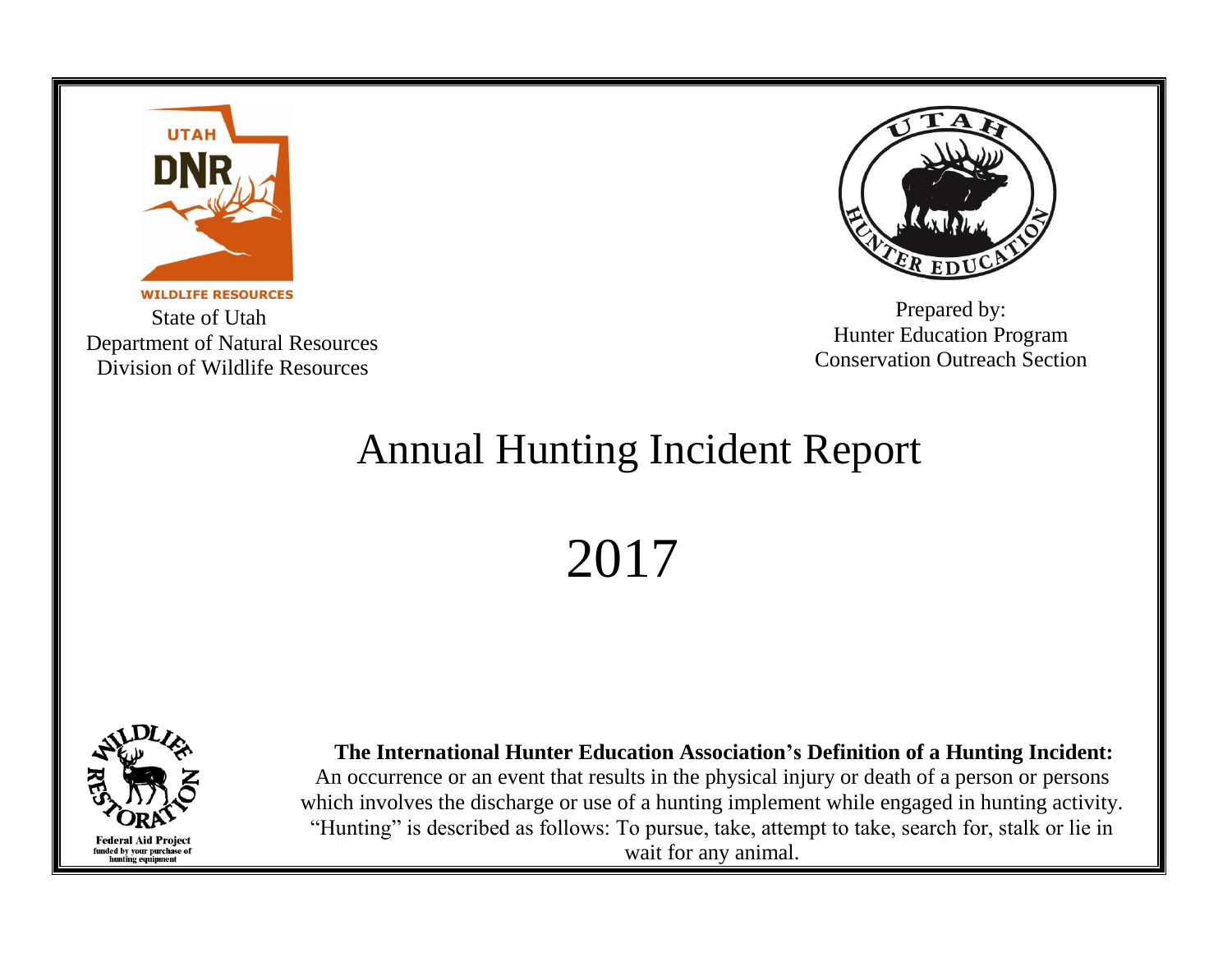## **2017 Hunting Incident Summary**

| <b>FATAL INCIDENTS</b>                                  |                  | <b>NON-FATAL INCIDENTS</b><br>6 |                  |  |
|---------------------------------------------------------|------------------|---------------------------------|------------------|--|
|                                                         | <b>BREAKDOWN</b> |                                 |                  |  |
| <b>Shooter's Age</b>                                    |                  | Victim's Age                    |                  |  |
| Under 12<br>$\boldsymbol{0}$                            |                  | Under 12                        | $\boldsymbol{0}$ |  |
| 12 to 15<br>$\mathbf{1}$                                |                  | 12 to 15                        | $\boldsymbol{0}$ |  |
| 16 to 21<br>$\boldsymbol{0}$                            |                  | 16 to 21                        |                  |  |
| 22 to 30                                                |                  | 22 to 30                        |                  |  |
| 31 to 40                                                |                  | 31 to 40                        | $\overline{2}$   |  |
| 41 and over<br>1                                        |                  | 41 and over                     | $\mathbf{1}$     |  |
| 3<br>Unknown                                            |                  | Unknown                         | $\overline{2}$   |  |
| 7<br><b>TOTAL</b>                                       |                  | <b>TOTAL</b>                    | 7                |  |
| <b>Possible Cause of Incident (Primary)</b>             |                  | <b>Game Hunted</b>              |                  |  |
|                                                         |                  | Elk                             | $\overline{c}$   |  |
| Careless or reckless handling of firearm/archery equip. | 3                | Waterfowl                       | $\mathbf{1}$     |  |
| Failure to identify target                              | $\mathbf{1}$     | Upland                          | $\mathbf{2}$     |  |
| Victim covered by shooter swinging on game              | $\overline{2}$   | Raccoon                         | $\mathbf{1}$     |  |
| <b>TOTAL</b>                                            | 7                | <b>TOTAL</b>                    | 7                |  |
| Two of the seven incidents were self-inflicted          |                  |                                 |                  |  |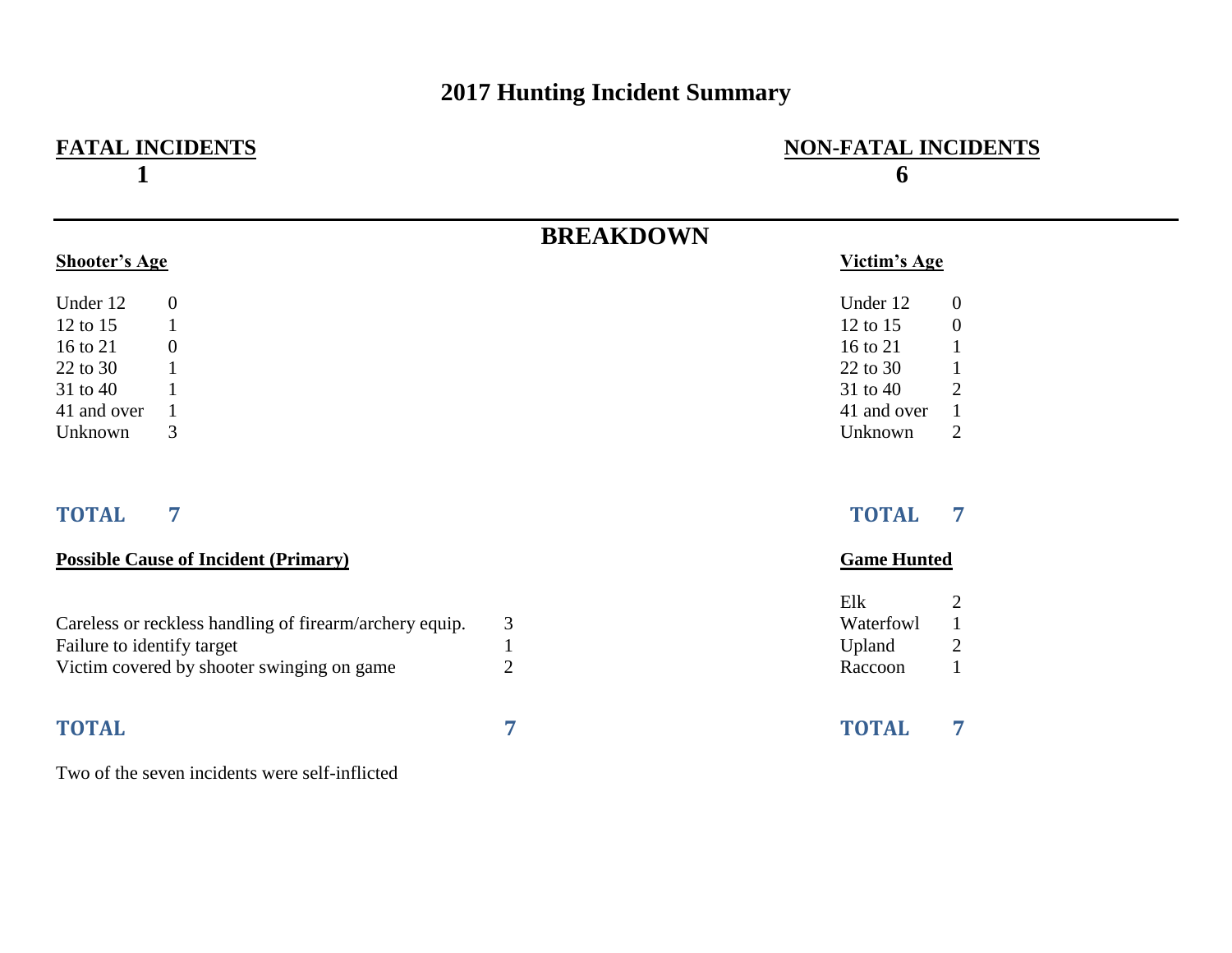| <b>NON-FATAL</b>                                                                                                                                                                                                                                                                                                                                                                                                                                     |                                           |                               |                        |                                           |                              |  |
|------------------------------------------------------------------------------------------------------------------------------------------------------------------------------------------------------------------------------------------------------------------------------------------------------------------------------------------------------------------------------------------------------------------------------------------------------|-------------------------------------------|-------------------------------|------------------------|-------------------------------------------|------------------------------|--|
| VICTIM'S<br>AGE & SEX                                                                                                                                                                                                                                                                                                                                                                                                                                | <b>HUNTER EDUCATION</b><br><b>TRAINED</b> | <b>FIREARM</b><br><b>USED</b> | SHOOTER'S<br>AGE & SEX | <b>HUNTER EDUCATION</b><br><b>TRAINED</b> | <b>GAME</b><br><b>HUNTED</b> |  |
| 34 year-old<br>Male                                                                                                                                                                                                                                                                                                                                                                                                                                  | Yes-1996                                  | Rifle<br>.300 WM              | 38 year-old<br>Male    | Yes-1993                                  | Elk                          |  |
| <b>Remarks:</b><br>Three co-workers were hunting elk together and split up to move to opposite sides of a canyon. None of them were wearing<br>any required hunter orange clothing items. They were in dense cover and the shooter mistook the movement of his hunting<br>partner for an elk and fired his rifle at him across the small canyon. The victim was hit in the abdomen resulting in severe<br>damage to his liver, colon and intestines. |                                           |                               |                        |                                           |                              |  |
| <b>Possible Cause:</b><br>Failure to Identify Target, Failure to wear required hunter orange clothing. *Multiple citations issued.                                                                                                                                                                                                                                                                                                                   |                                           |                               |                        |                                           |                              |  |
| <b>Location of Incident:</b> Iron County                                                                                                                                                                                                                                                                                                                                                                                                             |                                           |                               |                        |                                           |                              |  |

| 20 year-old                                | Yes-2006 | Rifle     | 12 year-old | Yes- $2012$                                                                                                                                                                                                                                          | Elk                                                                                                                               |
|--------------------------------------------|----------|-----------|-------------|------------------------------------------------------------------------------------------------------------------------------------------------------------------------------------------------------------------------------------------------------|-----------------------------------------------------------------------------------------------------------------------------------|
| Male                                       |          | $30 - 30$ | Male        |                                                                                                                                                                                                                                                      |                                                                                                                                   |
| <b>Remarks:</b>                            |          |           |             | Two brothers were hunting elk together in the Henry's Fork area. They spotted an elk and both hunters raised their guns to<br>fortunately missed any bones. The victim was transported by helicopter in stable condition to a Weber County hospital. | shoot. The 12 year-old fired his rifle and struck his older brother in the upper thighs. The bullet passed through both legs, but |
| <b>Possible Cause:</b>                     |          |           |             | Careless or Reckless handling of a firearm/Failure to keep the muzzle pointed in a safe direction                                                                                                                                                    |                                                                                                                                   |
|                                            |          |           |             |                                                                                                                                                                                                                                                      |                                                                                                                                   |
| <b>Location of Incident: Summit County</b> |          |           |             |                                                                                                                                                                                                                                                      |                                                                                                                                   |
|                                            |          |           |             |                                                                                                                                                                                                                                                      |                                                                                                                                   |
|                                            |          |           |             |                                                                                                                                                                                                                                                      |                                                                                                                                   |
|                                            |          |           |             |                                                                                                                                                                                                                                                      |                                                                                                                                   |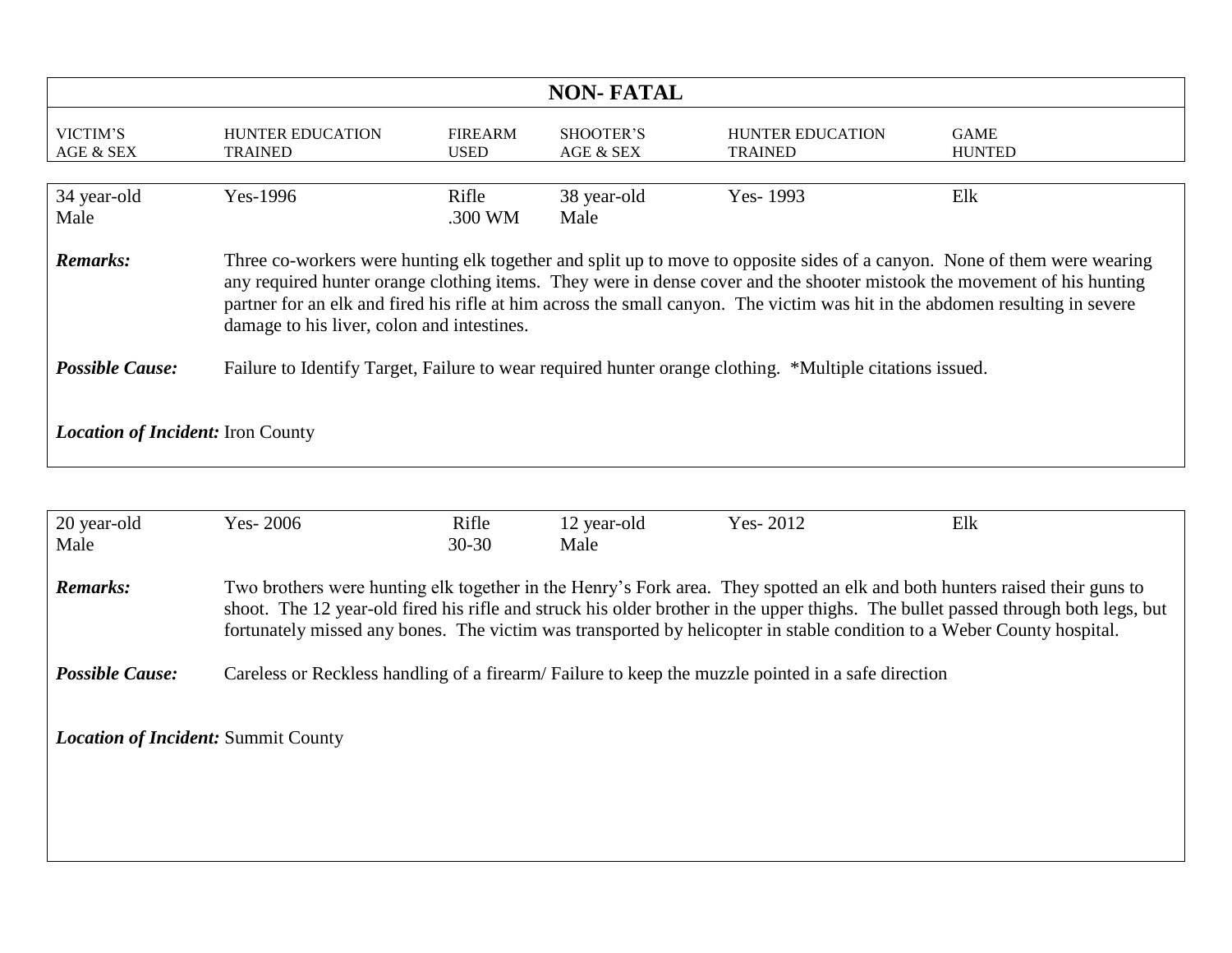|                                                                                                                                                                                                                                                                                                     |                                                                                                                                                                                                                                                                                                                                                                                                                                                                         |                               | <b>NON-FATAL</b>              |                                           |                              |  |
|-----------------------------------------------------------------------------------------------------------------------------------------------------------------------------------------------------------------------------------------------------------------------------------------------------|-------------------------------------------------------------------------------------------------------------------------------------------------------------------------------------------------------------------------------------------------------------------------------------------------------------------------------------------------------------------------------------------------------------------------------------------------------------------------|-------------------------------|-------------------------------|-------------------------------------------|------------------------------|--|
|                                                                                                                                                                                                                                                                                                     |                                                                                                                                                                                                                                                                                                                                                                                                                                                                         |                               |                               |                                           |                              |  |
| VICTIM'S<br>AGE & SEX                                                                                                                                                                                                                                                                               | <b>HUNTER EDUCATION</b><br><b>TRAINED</b>                                                                                                                                                                                                                                                                                                                                                                                                                               | <b>FIREARM</b><br><b>USED</b> | <b>SHOOTER'S</b><br>AGE & SEX | <b>HUNTER EDUCATION</b><br><b>TRAINED</b> | <b>GAME</b><br><b>HUNTED</b> |  |
| 43 year-old<br>Male                                                                                                                                                                                                                                                                                 | Yes-1987                                                                                                                                                                                                                                                                                                                                                                                                                                                                | Shotgun<br>12 GA              | 41 year-old<br>Male           | Yes-1987                                  | Pheasant                     |  |
| <b>Remarks:</b>                                                                                                                                                                                                                                                                                     | Two individuals in the same party were hunting pheasants together on private property. A bird flushed and the shooter swung<br>out of his safe zone of fire attempting to shoot it. The victim was peppered with shot on his left side from a distance of about<br>35 yards. He was struck with 2 pellets on his head, 1 in his throat, 2 near his elbow and 3 in his thigh. The shooter in this<br>incident was issued a citation for hunting without a valid license. |                               |                               |                                           |                              |  |
| <b>Possible Cause:</b>                                                                                                                                                                                                                                                                              | Victim covered by shooter swinging on game, Victim in line of fire, Failure to check beyond target                                                                                                                                                                                                                                                                                                                                                                      |                               |                               |                                           |                              |  |
| <b>Location of Incident: Duchesne County</b>                                                                                                                                                                                                                                                        |                                                                                                                                                                                                                                                                                                                                                                                                                                                                         |                               |                               |                                           |                              |  |
|                                                                                                                                                                                                                                                                                                     |                                                                                                                                                                                                                                                                                                                                                                                                                                                                         |                               |                               |                                           |                              |  |
| 39 year-old<br>Male                                                                                                                                                                                                                                                                                 | Yes-1996                                                                                                                                                                                                                                                                                                                                                                                                                                                                | Shotgun                       | Unknown-youth                 |                                           | Pheasant                     |  |
| <b>Remarks:</b><br>The victim in this incident was a volunteer who was assisting new hunters on a youth pheasant hunt event on the Annabella<br>WMA. He was hit in the face by three shotgun pellets fired by an undetermined youth participant. The pellets were later<br>removed at the hospital. |                                                                                                                                                                                                                                                                                                                                                                                                                                                                         |                               |                               |                                           |                              |  |
| <b>Possible Cause:</b>                                                                                                                                                                                                                                                                              | Victim covered by shooter swinging on game.                                                                                                                                                                                                                                                                                                                                                                                                                             |                               |                               |                                           |                              |  |
| <b>Location of Incident: Sevier County</b>                                                                                                                                                                                                                                                          |                                                                                                                                                                                                                                                                                                                                                                                                                                                                         |                               |                               |                                           |                              |  |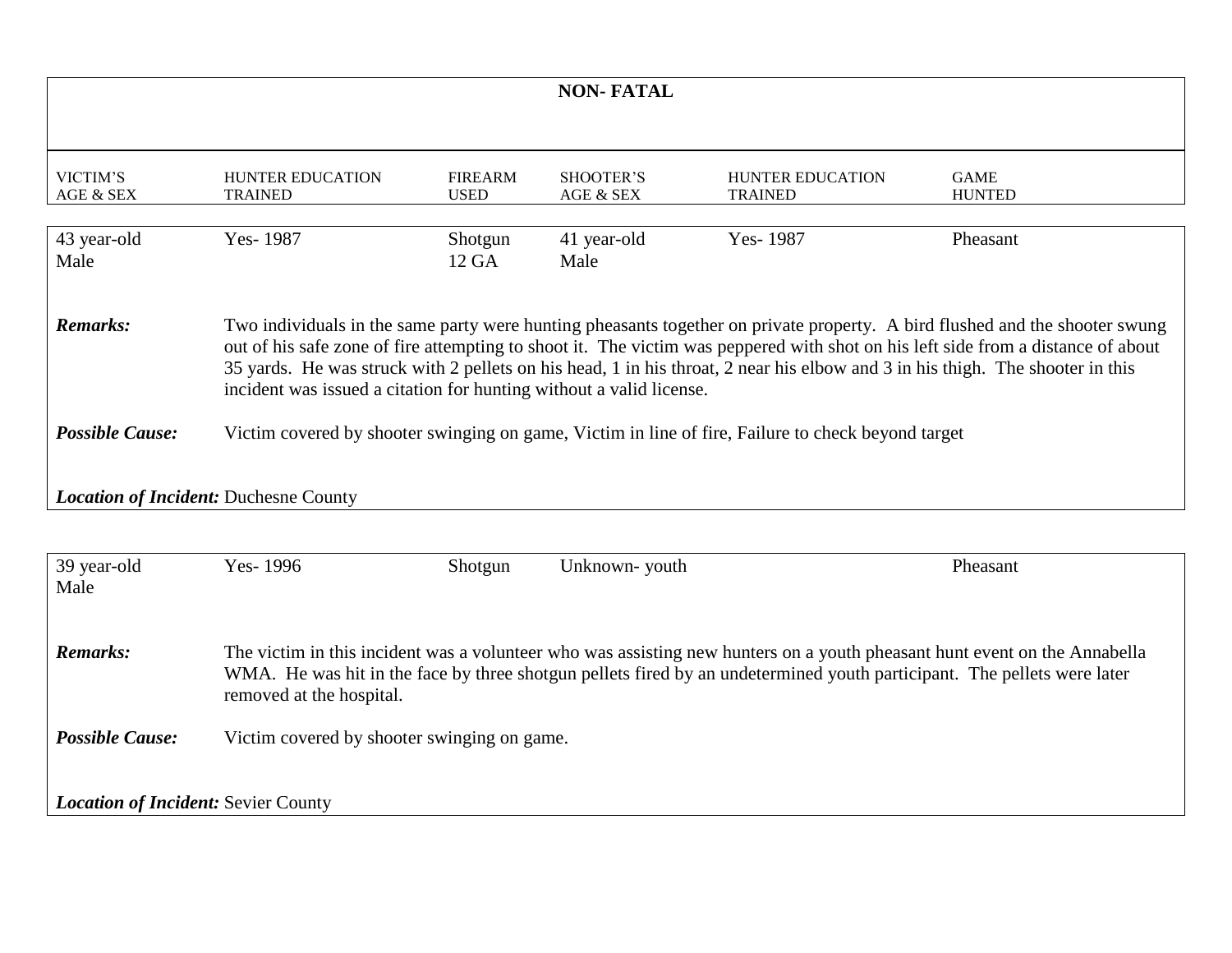| <b>NON-FATAL</b>                                                                                                                                                                                                                                                                                                                                                                                                                                                                                                                                                                                                                              |                                                                                                                       |                               |                        |                                           |                              |  |
|-----------------------------------------------------------------------------------------------------------------------------------------------------------------------------------------------------------------------------------------------------------------------------------------------------------------------------------------------------------------------------------------------------------------------------------------------------------------------------------------------------------------------------------------------------------------------------------------------------------------------------------------------|-----------------------------------------------------------------------------------------------------------------------|-------------------------------|------------------------|-------------------------------------------|------------------------------|--|
| VICTIM'S<br>AGE & SEX                                                                                                                                                                                                                                                                                                                                                                                                                                                                                                                                                                                                                         | <b>HUNTER EDUCATION</b><br><b>TRAINED</b>                                                                             | <b>FIREARM</b><br><b>USED</b> | SHOOTER'S<br>AGE & SEX | <b>HUNTER EDUCATION</b><br><b>TRAINED</b> | <b>GAME</b><br><b>HUNTED</b> |  |
| 30 year-old<br>Male                                                                                                                                                                                                                                                                                                                                                                                                                                                                                                                                                                                                                           | Yes - 2001                                                                                                            | Rifle<br>.22                  | Self-inflicted         |                                           | Raccoon                      |  |
| <b>Remarks:</b><br>The individual had been hunting raccoons near his home with a Ruger 10/22 semi-auto rifle. He was walking with the loaded<br>rifle slung across his back with the butt stock above his left shoulder and the barrel angled down to the right. He was also<br>wearing a backpack. He reached back and grabbed the firearm by the barrel with his right hand and attempted to adjust it<br>upward. The trigger caught on his backpack and the gun discharged. The bullet hit his right ring finger between the middle<br>joint and the base. He drove himself to the hospital where he received surgery to treat his injury. |                                                                                                                       |                               |                        |                                           |                              |  |
| <b>Possible Cause:</b>                                                                                                                                                                                                                                                                                                                                                                                                                                                                                                                                                                                                                        | Careless or reckless handling of firearm/failure to control the muzzle in a safe direction. Trigger caught on object. |                               |                        |                                           |                              |  |
| <b>Location of Incident: Duchesne County</b>                                                                                                                                                                                                                                                                                                                                                                                                                                                                                                                                                                                                  |                                                                                                                       |                               |                        |                                           |                              |  |
|                                                                                                                                                                                                                                                                                                                                                                                                                                                                                                                                                                                                                                               |                                                                                                                       |                               |                        |                                           |                              |  |
| Unknown<br>Male                                                                                                                                                                                                                                                                                                                                                                                                                                                                                                                                                                                                                               | Unknown                                                                                                               | Archery                       | Self-inflicted         |                                           | <b>Possibly Deer</b>         |  |
| <b>Remarks:</b><br>An individual was treated at the hospital on the opening morning of the archery deer hunt. They stitched up a laceration in his<br>hand reportedly from a broadhead arrow point. We have conflicting information on this incident- he indicated to medical staff<br>that he was hunting, but the information given to law enforcement in the follow-up investigation was that he was target<br>practicing.                                                                                                                                                                                                                 |                                                                                                                       |                               |                        |                                           |                              |  |
| <b>Possible Cause:</b>                                                                                                                                                                                                                                                                                                                                                                                                                                                                                                                                                                                                                        | Careless handling of archery equipment                                                                                |                               |                        |                                           |                              |  |
| <b>Location of Incident: Uintah County</b>                                                                                                                                                                                                                                                                                                                                                                                                                                                                                                                                                                                                    |                                                                                                                       |                               |                        |                                           |                              |  |